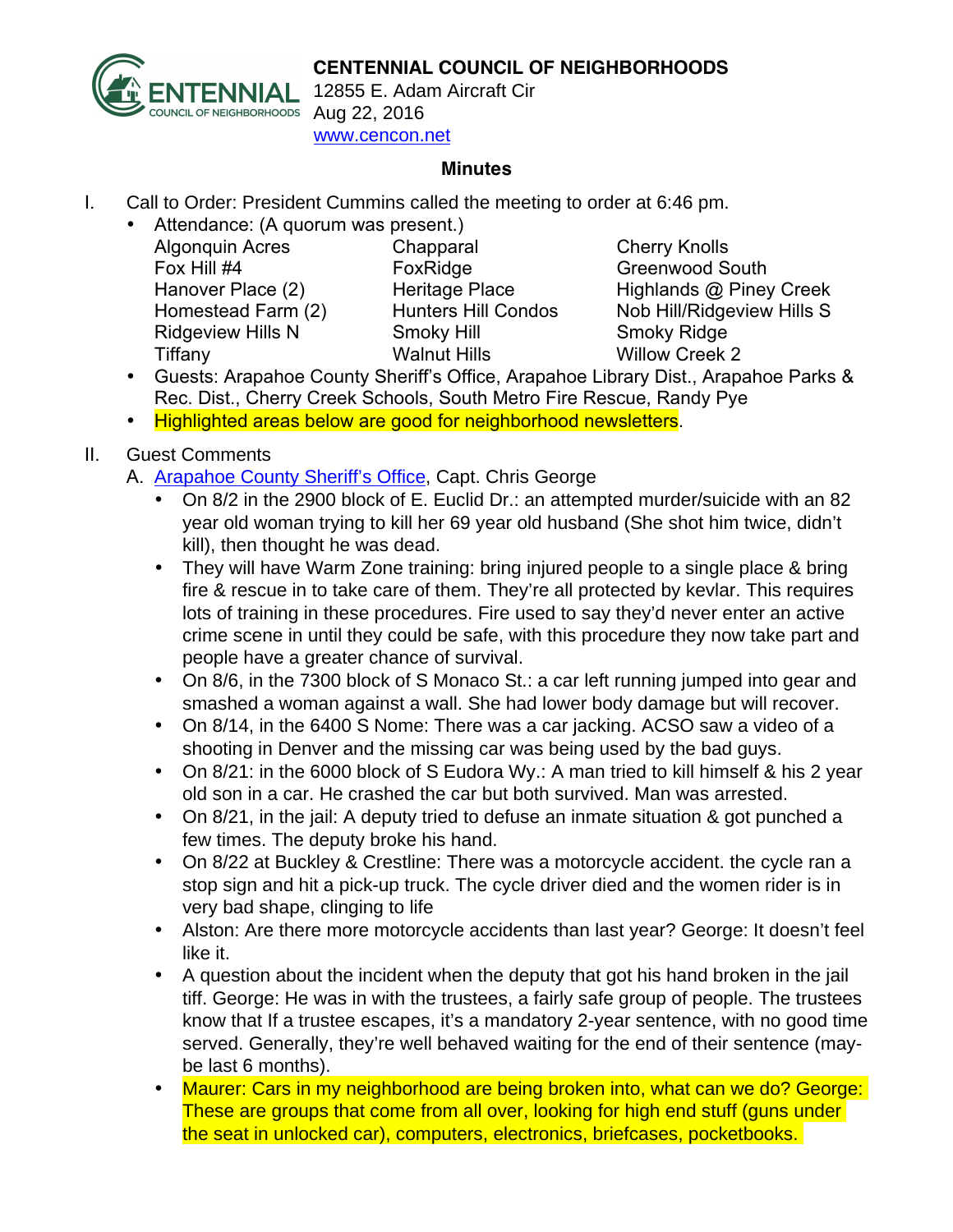Breaking into a car is a crime of opportunity; they're looking for doors not locked. (Andrea: There is a flyer on car burglaries attached at the bottom of the CenCON email.)

- 2?: What about those "Caution kids" signs? George: You can't put them in the street or on the sidewalk. They must be in the yard. ACSO has "stealth boxes" with radar that record every car that passes. These can be requested.
- Doerr: Where can you post signs? George: Post them 30' back from major roads, in neighborhoods, and described above
- B. **[Arapahoe](http://www.arapahoelibraries.org/) Library District**, Daisy Grice, Manager of Community Libraries
	- Our annual Friends Used Book Sale, 9/10-13, Koelbel. Accepting books at Koelbel, but not that weekend.
	- ALD is building a new café at Smoky Hill.
	- Children ages 5-8 are invited to build anything they can dream using Legos and their imagination! They may compete as individuals or as a team. Participants will drop off their creations no later than Wed, Sept 14. Awards will take place at the library on this one very special LEGO Day, **Sat, Sept 17.** Let's Build!
	- Seymour: There is only 1 open computer to reserve books at Koelbel.
	- o Alston: Denver Lib. has Elitch's tickets for reading rewards, our kids get ribbons. Grice: That's who Elitches chose to partner with. ALD does have tickets to lots of Denver-area venues that can be reserved through the library
- C. Arapahoe [Parks & Rec.](http://www.aprd.org) District, Delos Searle, Asst. District Manager
	- APRD is going into the fall; we're trying to maintain green grounds expensively.
	- APRD is using MERTHA pools, a steel framing with a liner inside of it. We're having some pool problems & the company will be coming to fix the pools.
	- All outdoor pools close for the season on Labor Day.
	- APRD has some capital Improvement projects that Centennial is partnering on. APRD installed a Eco Counter (maybe first in the state, at Orchard & Parker small trailhead). This provides a way to count people using the trail.
	- Fall sports will be kicking off. Please, watch for kids running around the parks
- D. Fire Districts, South Metro Fire, Chief Bob Baker
	- [Cunningham](http://www.cfpd.org) Fire, [Littleton](http://www.littletongov.org/fire) Fire, South [Metro](http://www.southmetro.org) Fire
	- Littleton Fire
		- $\circ$  They will add 2 peak hour medic units running 8a-8p
		- o On 8/19, LF decided to add a new fire station for Lockheed-Martin
	- Cunningham
		- o CF will be hiring to fill vacancies.
		- $\circ$  CF has purchased a new brush truck (water in back of pickup with sprayer on front).
		- o Littleton will adopt the 2015 International Fire Code.
		- o On 10/8, at our station at 16758 E Smoky Hill Rd., CF will hold it's annual Fire Safety Month Pancake Breakfast Open House, 8am-noon.
		- o Visit website for updates on fall safety.
	- SMetro:
		- o SM will send 20 recruits to a fire academy this fall.
		- o Sta. 32 held a community meeting for input into station design.
		- o Kristin Eckman has been hired as the new Communications Director.
		- o There was an airport rescue & fire fighting drill at Centennial Airport
		- o SM has been deploying ire fighters all over the US dealing with wildland fires.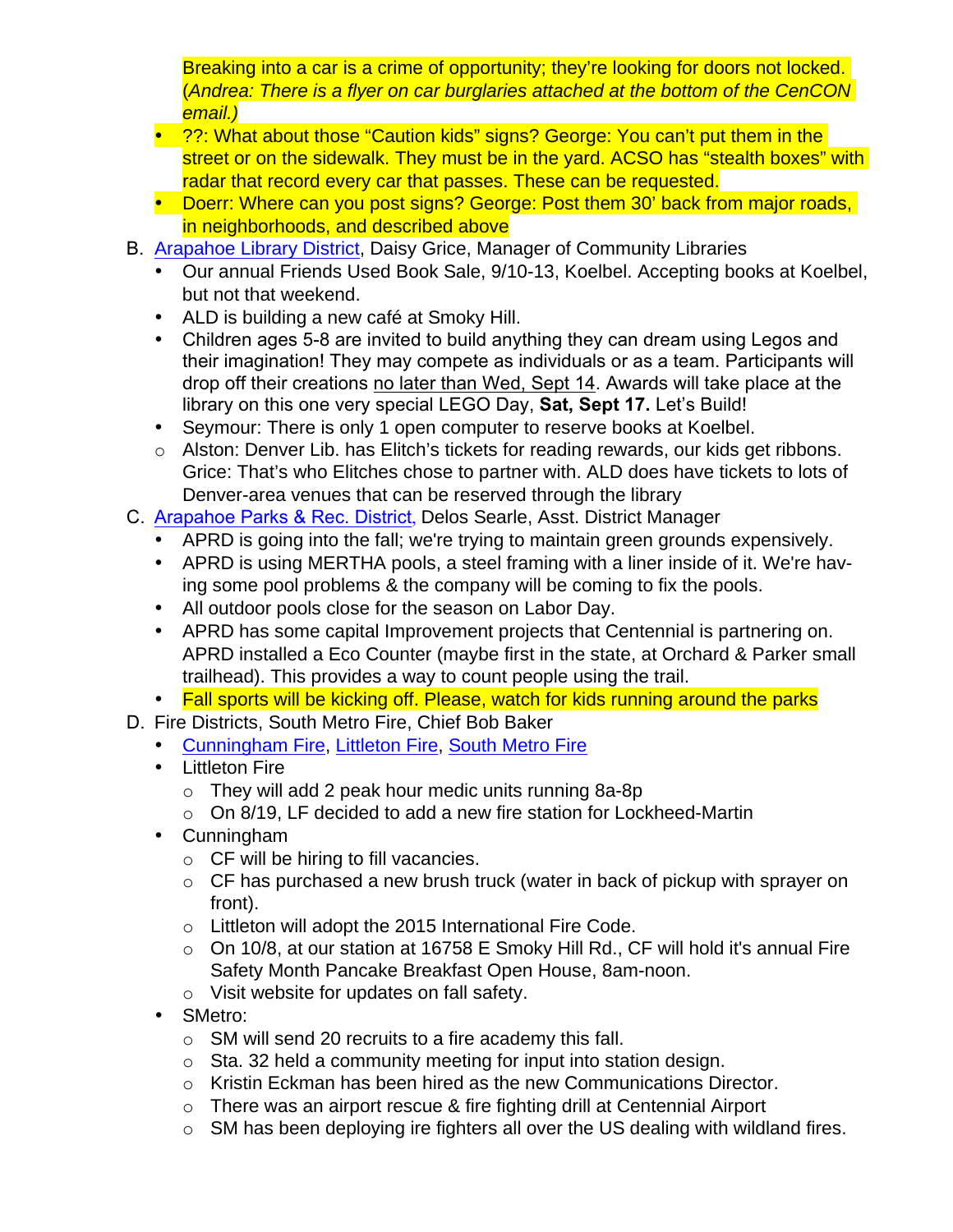- o Finance: SM won a distinguished budget award & an award from CAFRA.
- All three dep. are looking at consolidation or regionalization in some way. Denver doesn't do mutual aid.
- Seymour: What is the fire academy attrition rate? Baker: The Academy attrition rate is about 5-10%. Of an academy of 20 people, they will probably lose 1 or 2. Academy is 16 weeks long. Hirees are required to come into SMetro with EMT training.
- E. South [Suburban](http://www.SSPR.org) Park & Rec District, Teresa Cope, Communications Director, absent
	- See the report attached below these minutes.
- F. City of [Centennial](http://www.centennialco.gov) (There's a City Council meeting tonight so, no representative for us.)
- III. Cherry Creek Schools Ballot Presentation: David Willman
	- Cherry Creek Schools will have two ballot issues in Nov., 3A & 3B.
	- CCSD is preparing to build a career innovation academy
	- New elementary & middle schools will be built.
	- It will cost the average homeowner \$8 per month for \$350K home in property taxes.
	- B. CentennialNEXT: Centennial's New Comprehensive Plan: Derek Holcomb, Centennial Planning/Engineer Manager
		- Centennial NEXT: This is to be our new Comprehensive Plan, a guide development for next 10-12 years.
		- There will be an Open House at Southglenn Library on 9/6.
		- There is an online survey at [centennialco.gov/centennialnext](http://www.centennialco.gov/centennialnext)
		- [Holcomb](mailto:dholcomg@centennialco.gov) passed around a sign up sheet if you want to be included for a stakeholder interview. You may contact him for that: 303-754-3315. (for anyone)
		- Black: How come so many buildings we review look so ugly? Holcomb: Beauty is in the eye of the beholder. Centennial will be creating design standards for the Arapahoe Rd corridor.
		- Black: Densities can often be too much. Holcomb: Different kinds of dwelling units have different densities. All have different maximums. Many developers build right to the maximums
		- ??: You said the Arapahoe Rd. new design was brick, glass, steel. Is that in place or coming? Holcomb: In effect, new buildings will have to use those design standards.
	- C. Parking of Commercial Vehicles on City Streets
		- Centennial is looking into the issue of parking commercial vehicles on City streets. At a minimum, we'll go to no overnight parking.
		- We're having a problem with car carriers and where they're unloading.
		- Seymour: When street maintenance is being done it seems that the maintenance vehicles are parked on street for months? Holcomb: That sounds strange, I'll check.
- IV. CenCON Business
	- A. President's report, Gerry Cummins
		- CAI will be holding their annual homeowner roundtable on 13 Sept. Please see informational flyer in the links below these minutes. All neighborhood organization board members are invited.